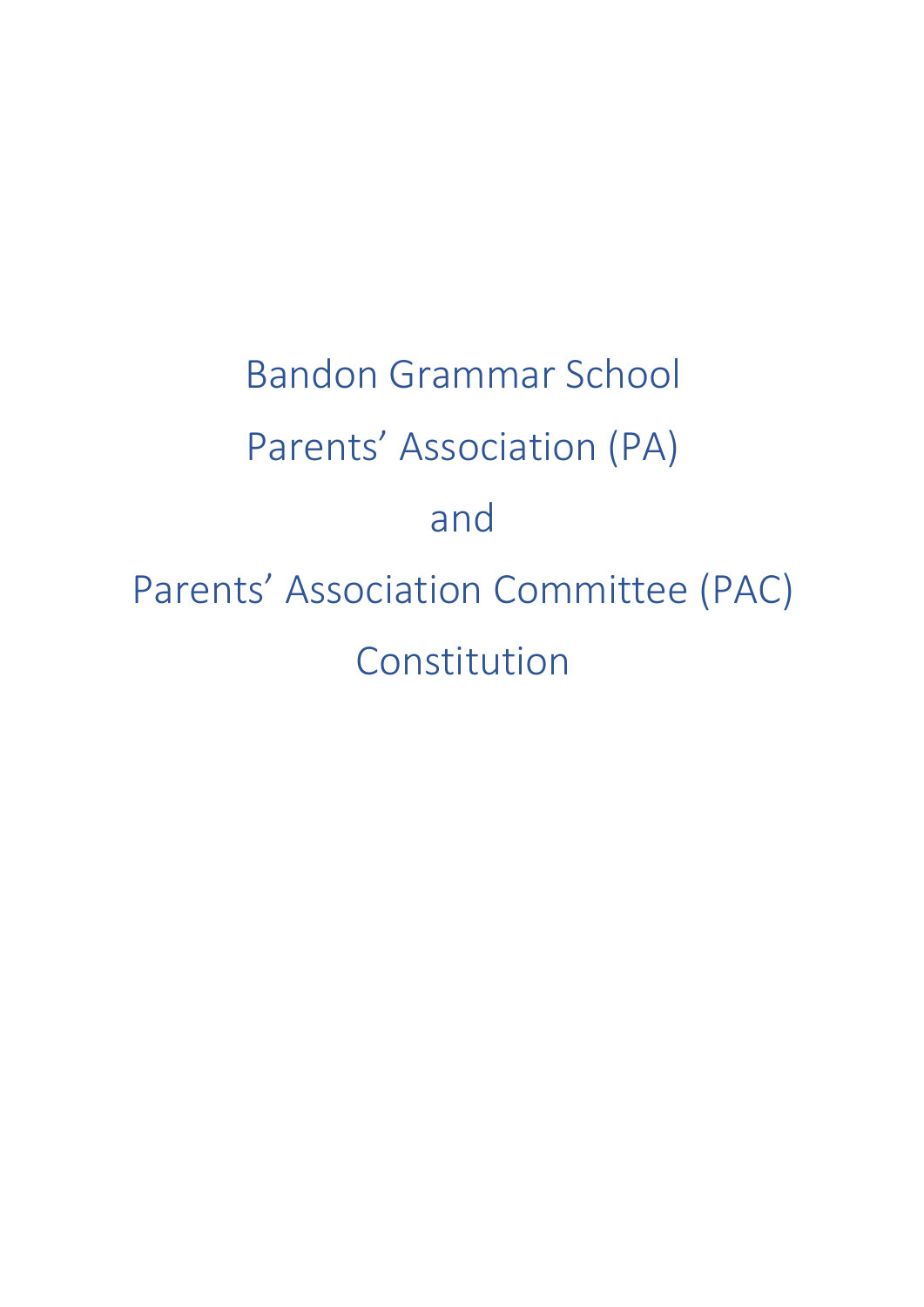### 1. Name

The Association shall be called the Bandon Grammar School Parents' Association (PA). The members of the PA will elect a committee, named the Parents' Association Committee (PAC), who will be charged with representing the parents / guardians of students at Bandon Grammar School and administer the activities of the PA.

## 2. Aims and Objectives

(a) To promote and further the interests of the students in Bandon Grammar School through co-operation and communication with Pupils, Past Pupils, Parents, Principal, Staff and the school Board of Management in accordance with the provisions of the Education Act, 1998.

(b) To provide a structure to receive representation(s) from parents and, as a result, to act in whatever manner may be deemed appropriate. It is not the intention of the Association to become involved in disputes involving individual parents, staff or pupils.

(c) To participate in COMPASS (Co-operation of Minority Religions and Protestant Parents Associations), the body representing minority religious groups, on the National Parents' Council, or any other appropriate representative body.

(d) To enable parents to play their part in ensuring provision of the best possible education for their children and that this is achieved through the PA's programme of activities.

### 3. Membership

Membership of the PA is automatic to all parents or legal guardians of pupils attending the school.

# 4. General Meetings

(a) The Annual General Meeting (AGM) shall be held during the Autumn term each year. At this meeting the annual report of the PAC will be presented and any other business will be dealt with. The election of the PAC will take place every year at this meeting. (see 5g)

(b) General meetings shall be called if the PAC deems it desirable or if a written request is received signed by at least 25 parents.

(c) A minimum of seven days' notice shall be given of all meetings, except in an emergency.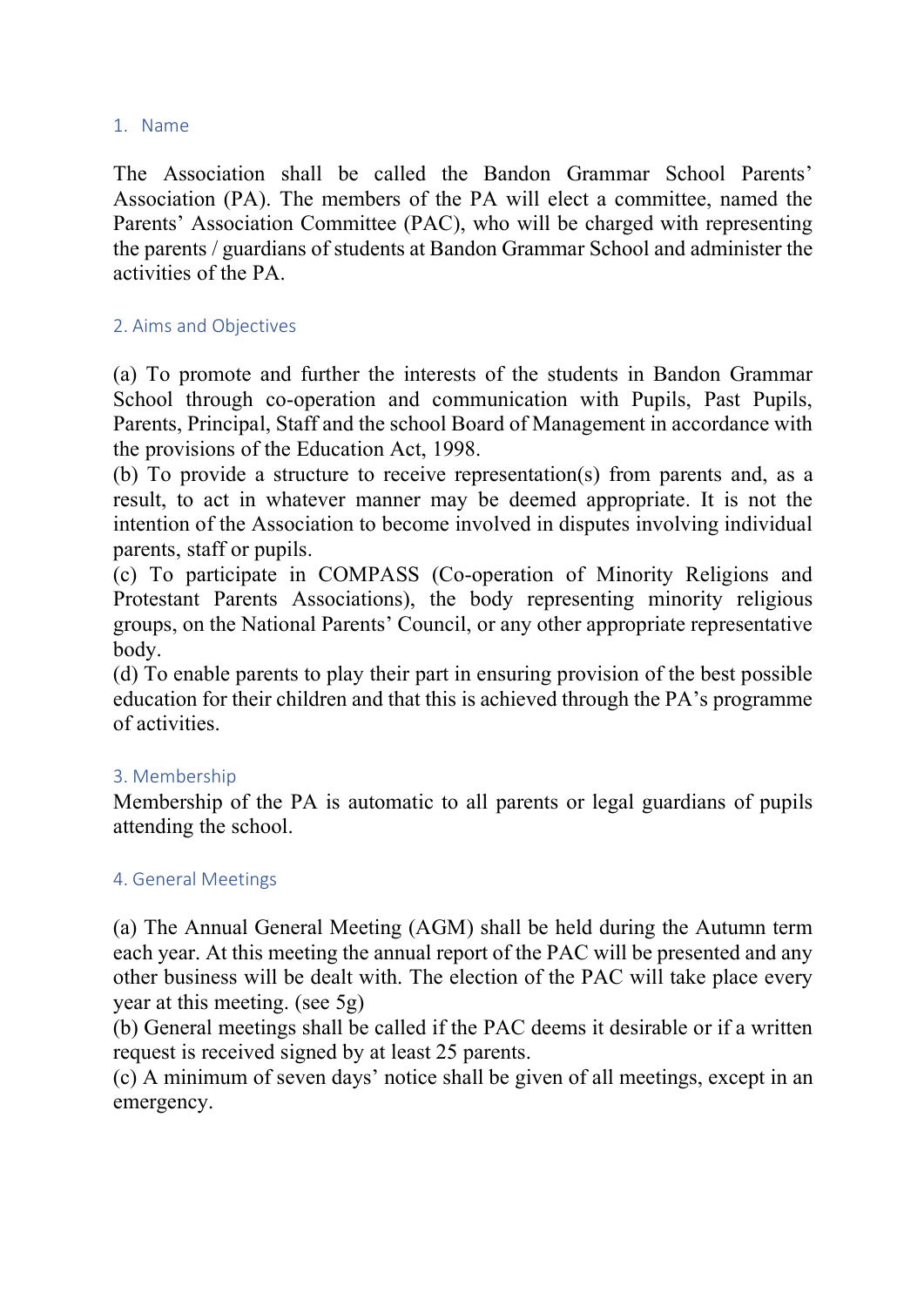#### 5. Parents' Association Committee (PAC)

(a) The affairs of the PA shall be administered by the PAC, which shall meet as often as business requires, on average once per month, but not less than once per term. The PAC may elect to invite representation from the school and representation from the student body to committee meetings.

(b) PAC members shall elect from amongst their number a chairperson and a secretary. The PAC may invite selected individuals to be in attendance at meetings in an advisory capacity.

(c) Should the chairperson not be present at any meeting, those present may elect a chairperson from amongst their number.

(d) Voting at any meeting may be by show of hands unless the meeting resolves to have a paper ballot.

(e) Items requiring a lengthy discussion or a vote should be notified to the secretary in writing at least three days before the meeting.

(f) The PAC will ideally consist of 15 members but no more than 16 members. and This includes 2 ex-officio members from the Board of Management and one from COMPASS.

(g) Elected PAC members shall retire after a period of two years and be eligible for re-election for a further two- year period, but no more than 4 consecutive years without break. The PAC shall attempt to stagger (re-)elections in the interest of continuity. In effect this means that, each year, 50% of the PAC shall retire and be eligible for reelection. A vacancy occurring during the year may be filled by co-opting until the next Annual General Meeting.

### 6. Election to Board of Management

(a) In accordance with the rules governing nomination of parents' representatives to the school Board of Management, the PA may, at the request of the Chairperson of the Board of Management, conduct an election to nominate two Parents' representatives to the Board of Management and will also select two supplementary members.

(b) The PA's nominated representatives on the school Board of Management will serve a three- year term. They are eligible for re- election for a further three- year period, but no longer than 6 years in succession.

(c) Parents who are Board members automatically become *ex officio* members of the Executive Committee while they are on the Board.

(d) If a parent, for whatever reason, no longer has a child attending the school, they must resign from the Board of Management and the PAC. They will be replaced on the Board of Management by an elected supplementary member.